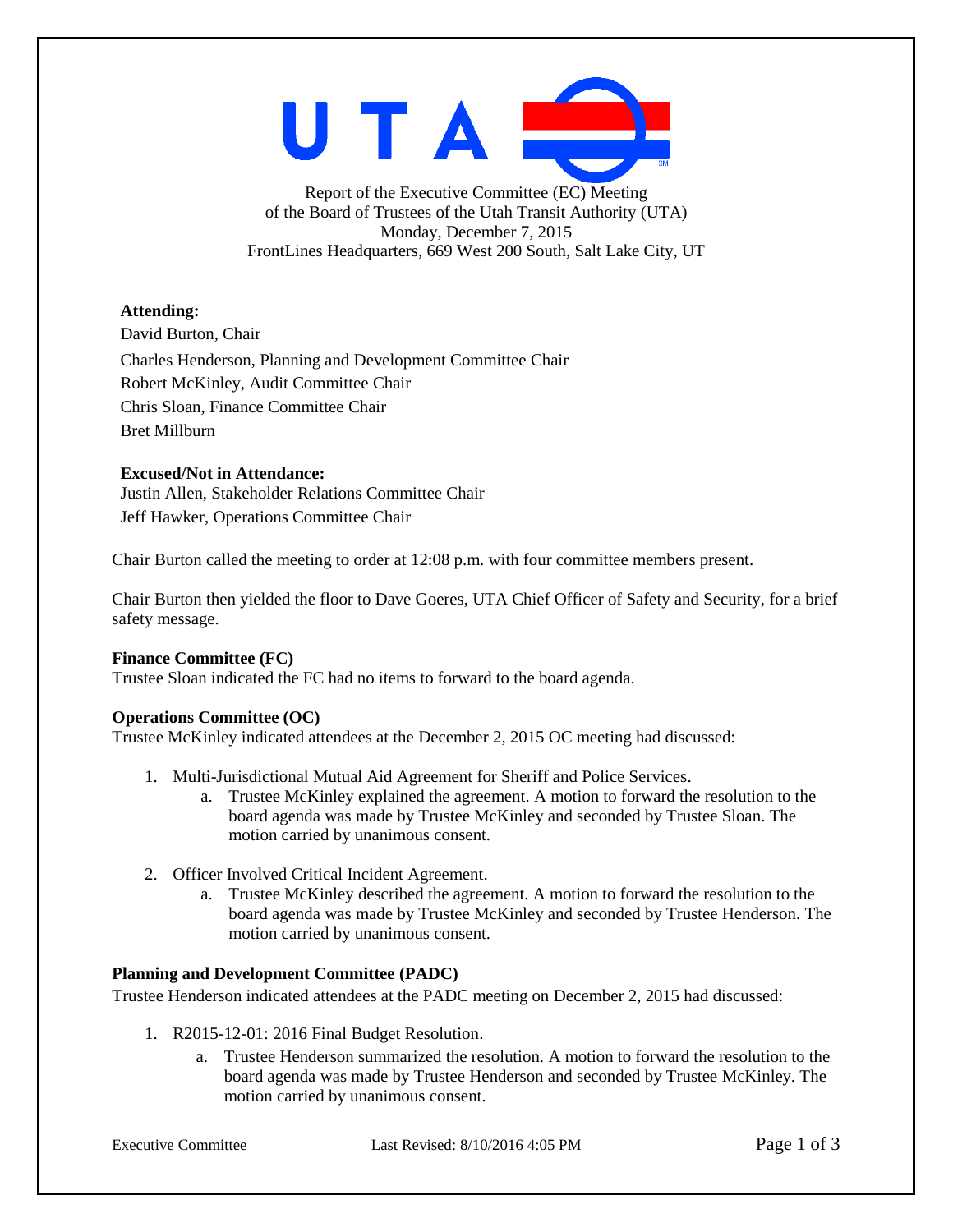Trustee Millburn joined the meeting at 12:19 p.m.

- 2. R2015-12-02: Resolution Providing for the Holding and Giving Notice of Regular Meetings of the Board for Calendar Year 2016.
	- a. Trustee Henderson reviewed the dates outlined in the resolution. Discussion ensued. A motion to forward the resolution to the board agenda with revisions 1) that the December board meeting date be changed to December 14 and 2) that the other dates be set as outlined but that the locations for traveling meetings remain non-specific was made by Trustee Henderson and seconded by Trustee Sloan. The motion carried by unanimous consent.

### **Stakeholder Relations Committee (SRC)**

No items from the SRC were forwarded to the board agenda.

#### **Audit Committee (AC)**

Trustee McKinley yielded the floor to Isaac Clarke, UTA Chief Internal Auditor, for delivery of an audit committee report.

#### **Other Business.**

No other business was discussed.

#### **Action Items.**

- 1. Approval of November 9, 2015 Meeting Report.
	- a. A motion to approve the November 9, 2015 meeting report was made by Trustee McKinley and seconded by Trustee Henderson. The motion carried by unanimous consent.

**Closed Session.** Chair Burton indicated there was a matter to be discussed in closed session relative to personnel. A motion to move into closed session was made by Trustee McKinley and seconded by Trustee Sloan. The motion carried by unanimous consent and the EC moved into closed session at 12:37 p.m.

**Open Session.** A motion to return to open session was made by Trustee Sloan and seconded by Trustee Henderson. The motion carried by unanimous consent and the EC returned to open session at 2:15 p.m.

#### **Action Taken Regarding Matters Discussed in Closed Session.**

A motion to forward the disciplinary action discussed in closed session to the board agenda was made Trustee Sloan and seconded by Trustee McKinley. The motion carried by unanimous consent.

## **Board Coordination.**

No board coordination items were discussed.

#### **Set Board Meeting Agenda.**

The board agenda was set as outlined in the EC meeting.